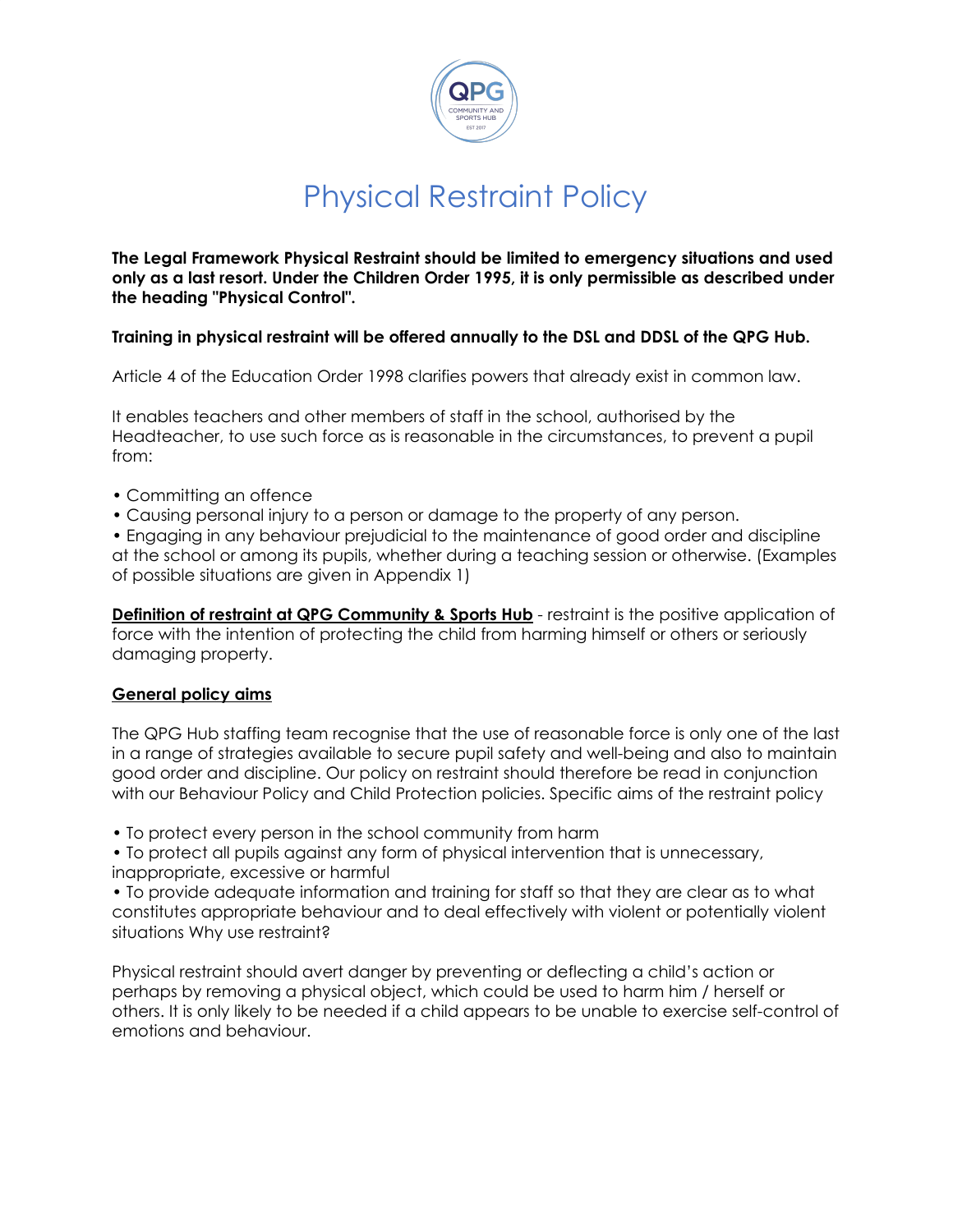

# Physical Restraint Policy

It is not possible to define every circumstance in which physical restraint would be necessary or appropriate and staff will have to exercise their own judgement in situations which arise within the above categories.

Use of physical restraint Physical restraint should be applied as an act of care and control with the intention of re-establishing verbal control as soon as possible and, at the same time, allowing the pupil to regain self-control. It should never take a form which could be seen as a punishment. Staff are only authorised to use reasonable force in applying physical restraint, although there is no absolute definition of this, as what constitutes reasonable force depends upon the particular situation and the pupil to whom it is being applied. However, as a general rule, only the force necessary to stop or prevent the behaviour should be used, in accordance with the guidelines below.

When physical restraint becomes necessary: DO Tell the pupil what you are doing and why o Use the minimum force necessary to involve another member of staff if possible, to tell the pupil what s/he must do for you to remove the restraint.

- Use simple and clear language
- Hold limbs above a major joint if possible, e.g. above the elbow
- Relax your restraint in response to the pupil's compliance
- DON'T Involve yourself in a prolonged verbal exchange with the pupil Attempt to reason with the pupil o Involve other pupils in the restraint o Touch or hold the pupil in sexual areas
- Twist or force limbs back against a joint
- Bend fingers or pull hair o Hold the pupil in a way which will restrict blood flow or breathing e.g. around the neck o Slap, punch, kick or trip up the pupil
- Act in temper (involve another staff member if you fear loss of control) Actions after an incident Physical restraint often occurs in response to highly charged emotional situations and there is a clear need for debriefing after the incident, both for the staff involved and the pupil.
- A member of the leadership team should be informed verbally of any incident as soon as possible and all interventions should be recorded on the school CPOMS system. (Child Protection Online Monitoring System)

A member of the leadership team will contact parents as soon as possible after an incident, normally on the same day, to inform them of the actions that were taken and why, and to